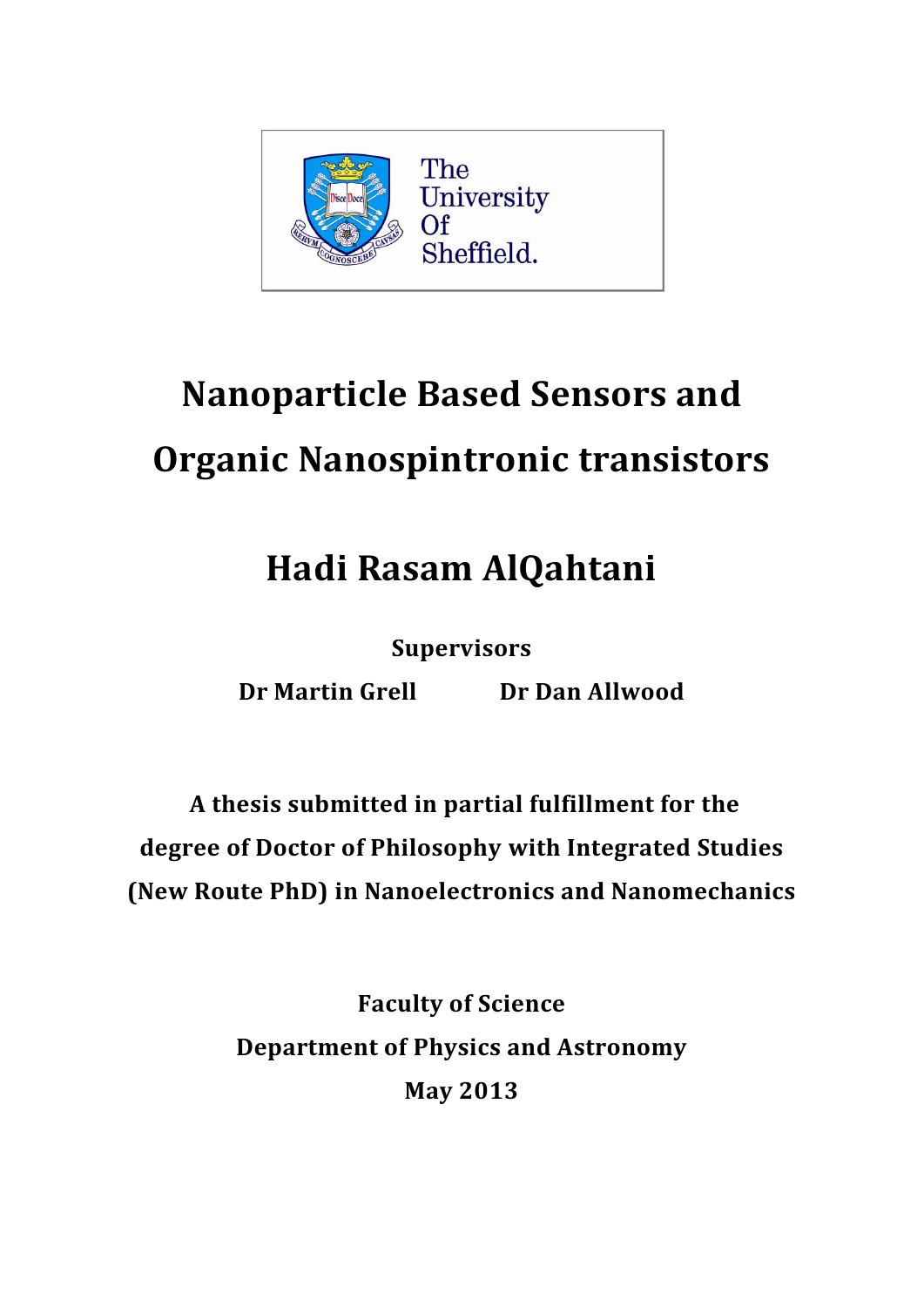#### **Abstract**

The work presented in this doctoral thesis is mainly divided into two main parts: nanoparticle swelling based sensors and organic nanospintronics.

In the swelling based sensors work, three novel experimental methods for enhancing the sensitivity of gold core shell nanoparticle (Au-CSNP) films are presented. The first method utilises a long ligand of alkane-thiols, e.g. dodecanethiols and a significant response was obtained for alkanes with long carbon chain such as decane  $(C_{10}H_{22})$ which is found in petrol. The sensitivity of swelling- based gold core- shell nanoparticle vapour sensors can be enhanced considerably by cooling sensors below ambient temperature. We found that the sensitivity to a particular analyte scales with temperature like that of the analyte's saturated vapour pressure and the sensitivity is linked to the analyte's enthalpy of vaporisation. This allows for quantitative prediction of sensitivity enhancement for vapours not yet tested. We demonstrated the detection of low level of a biogenic odour that is released by E.coli bacteria (1-decanol odour) at a partial pressure in the order 100 ppb using Au-CSNPs decorated with a long –OH terminated ligand. This is an exceptionally low limit of detection for swelling- based sensors, and relies firstly, in the careful matching of the CSNPs ligands to the targeted odour, and secondly, in the very low volatility of this odour.

In the spintronic part, the organic spin field effect transistor was demonstrated for the first time and about  $-1400\%$  giant magnetoresistance at was estimated at room temperature using such transistor. This probable GMR effect is exceptionally high and could have a strong impact on the field of organic spintronics. Also, we developed a platform (in-plane spin valve structure based on  $Ni_{80}Fe_{20}$  nanostructures) for studying spin transport in organic semiconductors. Using such platform, about  $-0.4\%$ magnetoresistance was obtained with the electron transporter organic semiconductor PTCDI-C13. Unlike vertical spin valve structures, our in-plane structure does not suffer from the ill-defined organic/ferromagnetic interface as the organic semiconductor will always be deposited on the top of the ferromagnetic contacts. This allows for the depositing of different organic layers on the same device multiple times as long as the organic materials can be washed out by a suitable solvent.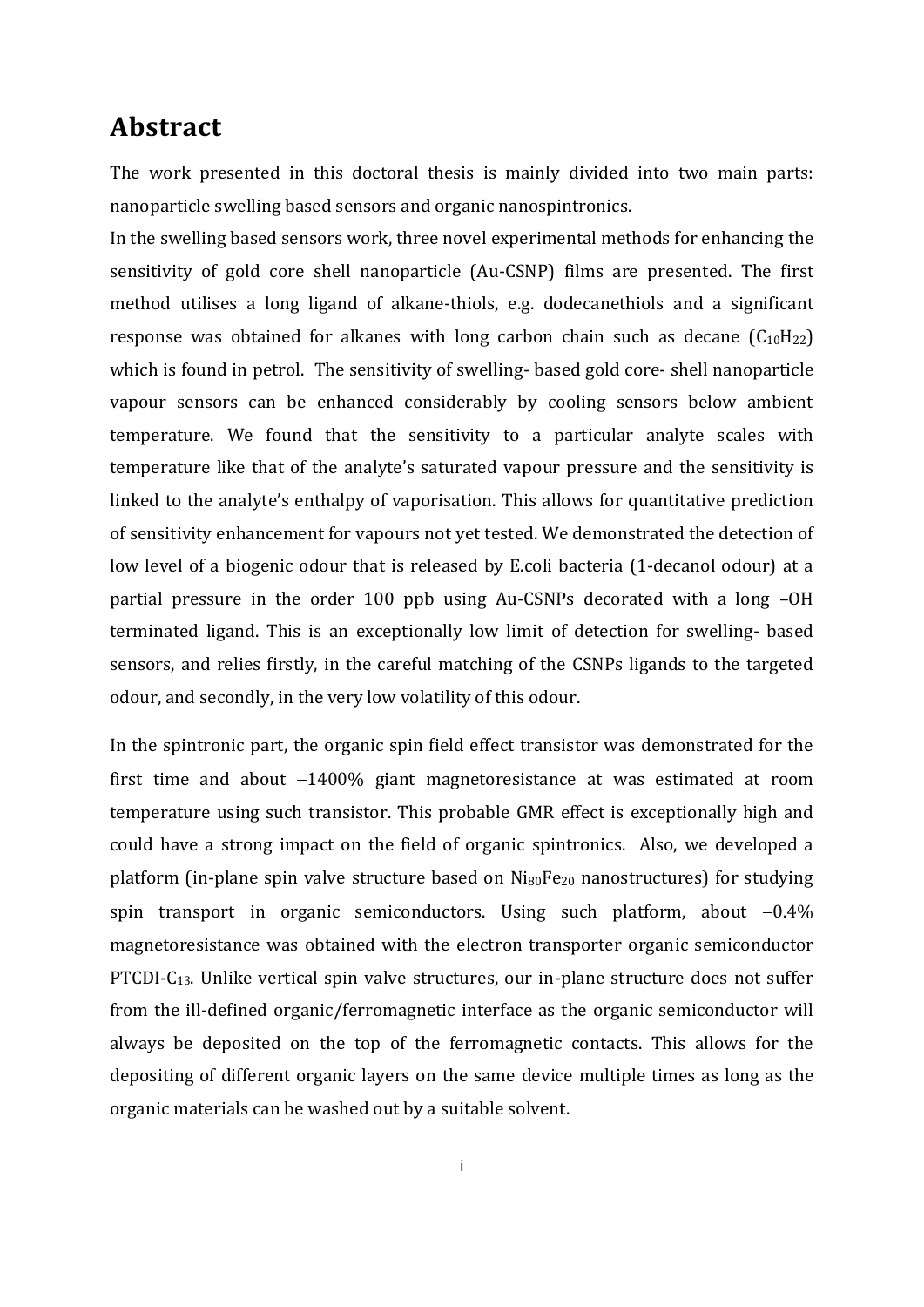#### **Acknowledgments**

All praise and thanks are due to Allah, the one, the Lord of everything. If I were to count His bounties upon me, I would definitely fail. Peace and blessings be upon Prophet Muhammad and all other Prophets.

My deepest gratitude goes to my father Rasam AlQahtani, my mother Hadba AlQahtani, and my wife Maryam AlQahtani. I ask Allah to reward them all for what they have done for me.

I would like to express my deepest thanks and appreciations to my supervisors Dr Martin Grell and Dr Dan Allwood. I have been greatly benefited from their guidance, help, support and fruitful discussions. I was very lucky to work with them as great scientists and friends in the same time. I am indebted to Dr Matt T. Bryan for helping me a lot in the magnetic part of this project and taking me through the wonders of nanoscale patterning and answering my endless questions. Also, I would like to acknowledge the help and support that I received from Dr Tim Richardson who sadly passed away during the writing up of this thesis.

I would like to thank my examiners Prof. Alexei Nabok and Prof. Nigel Clarke who provided encouraging and constructive feedback and I am grateful for their thoughtful and detailed comments.

Special thanks to Dr. Mohammad Al-duraibi for helping me during his summer visit in 2011, Dr Lee Hague and Dr Stuart Brittle for helping me a lot especially in my first year of PhD and Dr. D. Puzzovio for helping in the decanol sensor work.

Thanks also to Dr M.T. Bryan, M.P.P Hodges, and Dr. T.J. Hayward for doing the M-TXM measurement at the ALS beamline, Berkeley, USA. Also I would like to thank Dr P John Thomas and his group in Manchester University for supplying us with gold nanocrystals films that were used as amine sensors.

I would like to acknowledge the technical support that I received from Dan Jackson (in chemistry), Simon Dixon, Paul Kemp-Russell, Pete Robinson, and Chris Vickers (Physics workshop) Paul Hawksworth (in material science and engineering), and Saurabh Kumar (in Kroto nanoscience centre). Also I would like to thank my office and research mates in the Departments of Physics and Materials science & Engineering for their friendliness and offering help when it was needed.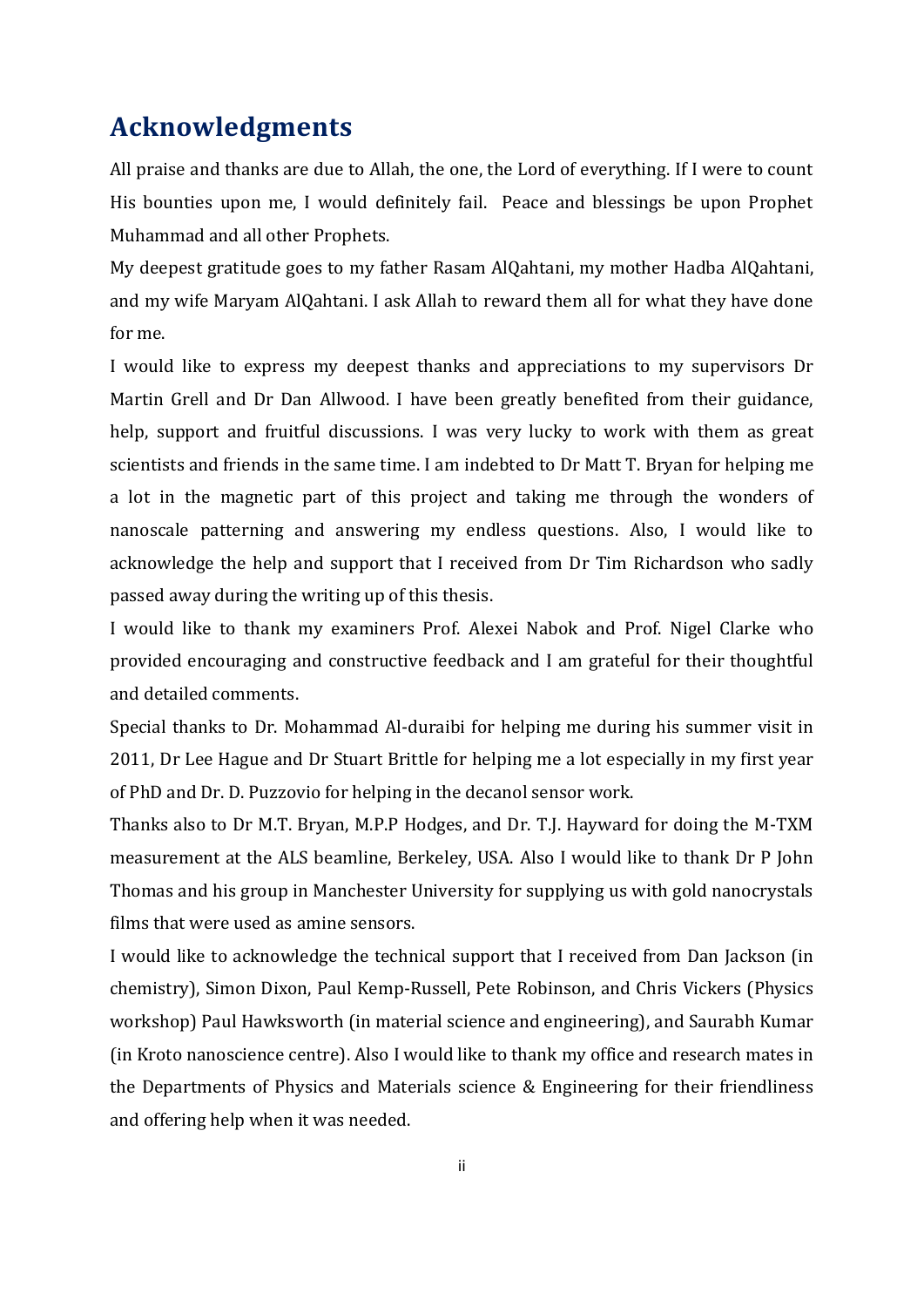Finally, I would like to thank the kind support that I received from Saudi Cultural Bureau in London throughout my tenure here and King Saud University for the provision of a doctoral fellowship.

Hadi AlQahtani May 2013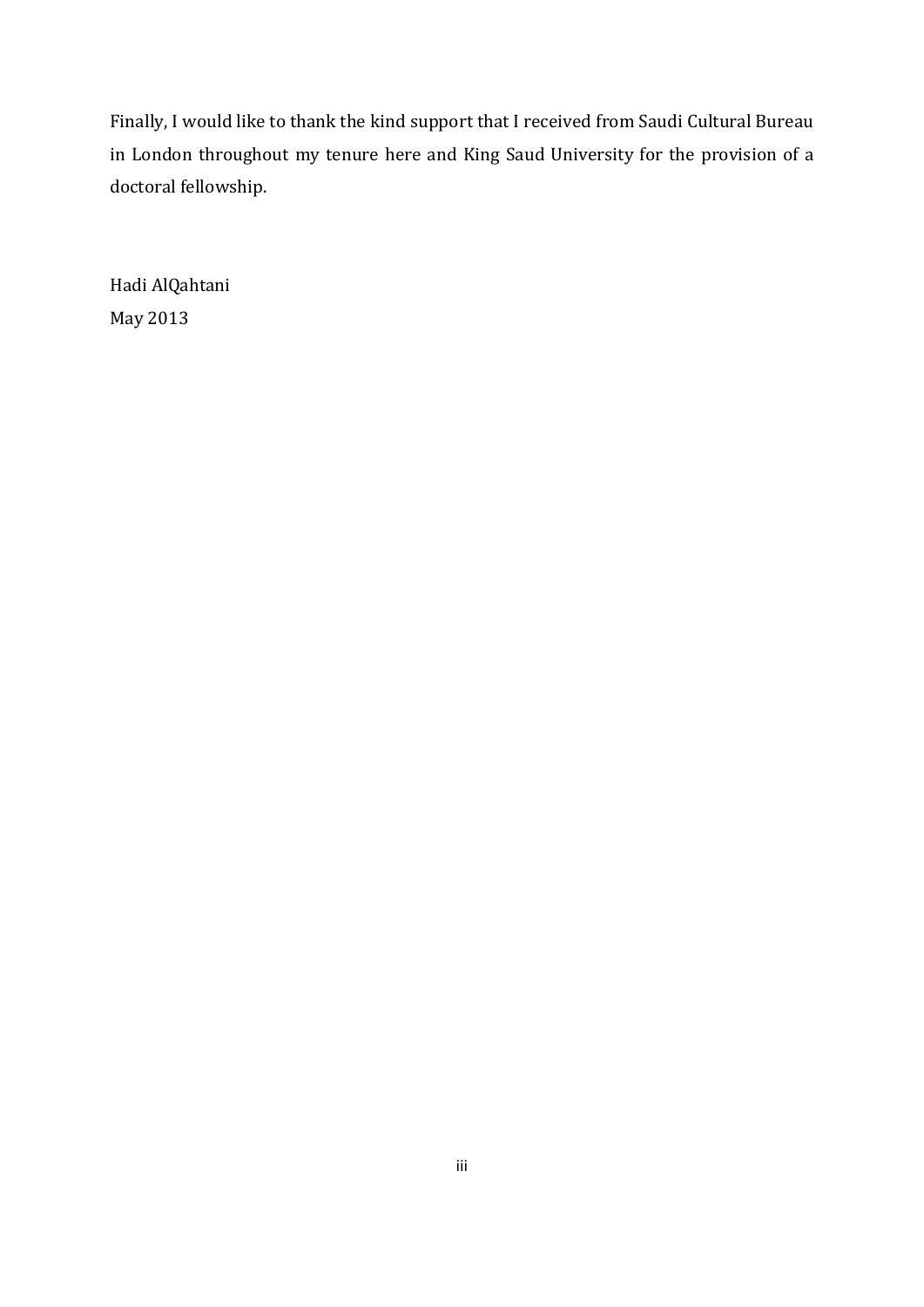#### **List of Publications and Conferences**

#### **Published papers**

1. **AlQahtani, H**., Puzzovio, D., Dragoneas, A., Richardson, T., and Grell, M. (2012). A swelling-based chemiresistor for a biogenic odour. Talanta, 99: p. 50-54.

2. **AlQahtani, H**., Alduraibi, M., Richardson, and T., Grell, M. (2012). Manifold sensitivity improvement of swelling-based sensors. Phys. Chem. Chem. Phys., 14, 5558-5560.

3. **AlQahtani, H**., Sugden, M., Puzzovio, D., Hague, L., Mullin, N., Richardson, T., and Grell, M. (2011). Highly sensitive alkane odour sensors based on functionalised gold nanoparticles. Sensors and Actuators B-Chemical, 160, 399-404.

4. Stansfield, G. L., Vanitha, P. V., Johnston, H. M., Fan, D., **AlQahtani, H**., Hague, L., Grell, M., and Thomas, P. J. (2010). Growth of nanocrystals and thin films at the water-oil interface. Philosophical Transactions of the Royal Society a-Mathematical Physical and Engineering Sciences, 368, 4313-4330.

#### **Papers to be submitted:**

1. Planar organic spin valves using nanostructured Ni80Fe<sup>20</sup> magnetic contacts.

2. Electrolyte gated organic spin transistor. Under preparation.

#### **Conferences**

1. Talk will be given in Sensors 2013 AAMG conference, June 2013, London, UK.

2. Poster in JSPS York-Tohoku Research Symposium on "Magnetic Materials and Spintronics" June 2013, University of York, York, UK.

3. Poster in SPINOS, Sep. 2012, University College of London, London, UK.

4. Talk in IEEE NANO 2012, 22-24 Aug. 2012, Birmingham, UK.

5. Poster presentation in European Conference on Organized Films (ICOMF 12), July 2011, Sheffield Hallam University, Sheffield, UK.

6. Poster presentation in UK & RI Chapter of the IEEE Magnetics Society EGM and Student/RA Workshop, Nov. 2010, University of Sheffield, UK.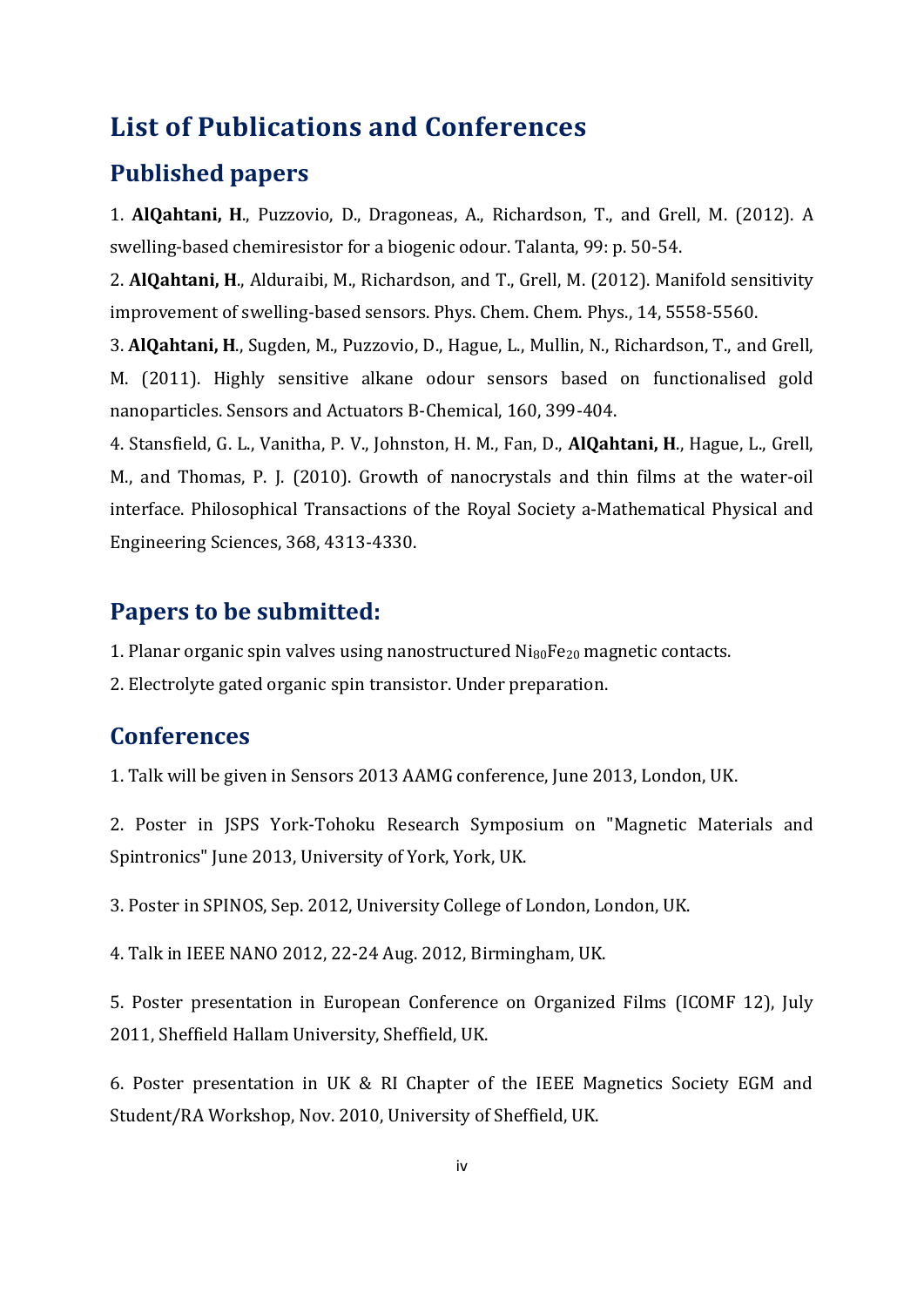## **Contents**

#### **Chapter 1: Introduction and Thesis Organisation**

| <b>Chapter 2: Nanoscale Swelling Based Sensors: Background</b>            |  |
|---------------------------------------------------------------------------|--|
|                                                                           |  |
|                                                                           |  |
|                                                                           |  |
|                                                                           |  |
|                                                                           |  |
|                                                                           |  |
| 2.3.1.3 Saturation, Relative vapour pressure and Lower Explosive Limit 15 |  |
|                                                                           |  |
|                                                                           |  |
|                                                                           |  |
|                                                                           |  |
|                                                                           |  |
|                                                                           |  |
|                                                                           |  |
|                                                                           |  |
|                                                                           |  |
| <b>Chapter 3: Nanoscale Magnetism and Spintronics</b>                     |  |
|                                                                           |  |
|                                                                           |  |
|                                                                           |  |
|                                                                           |  |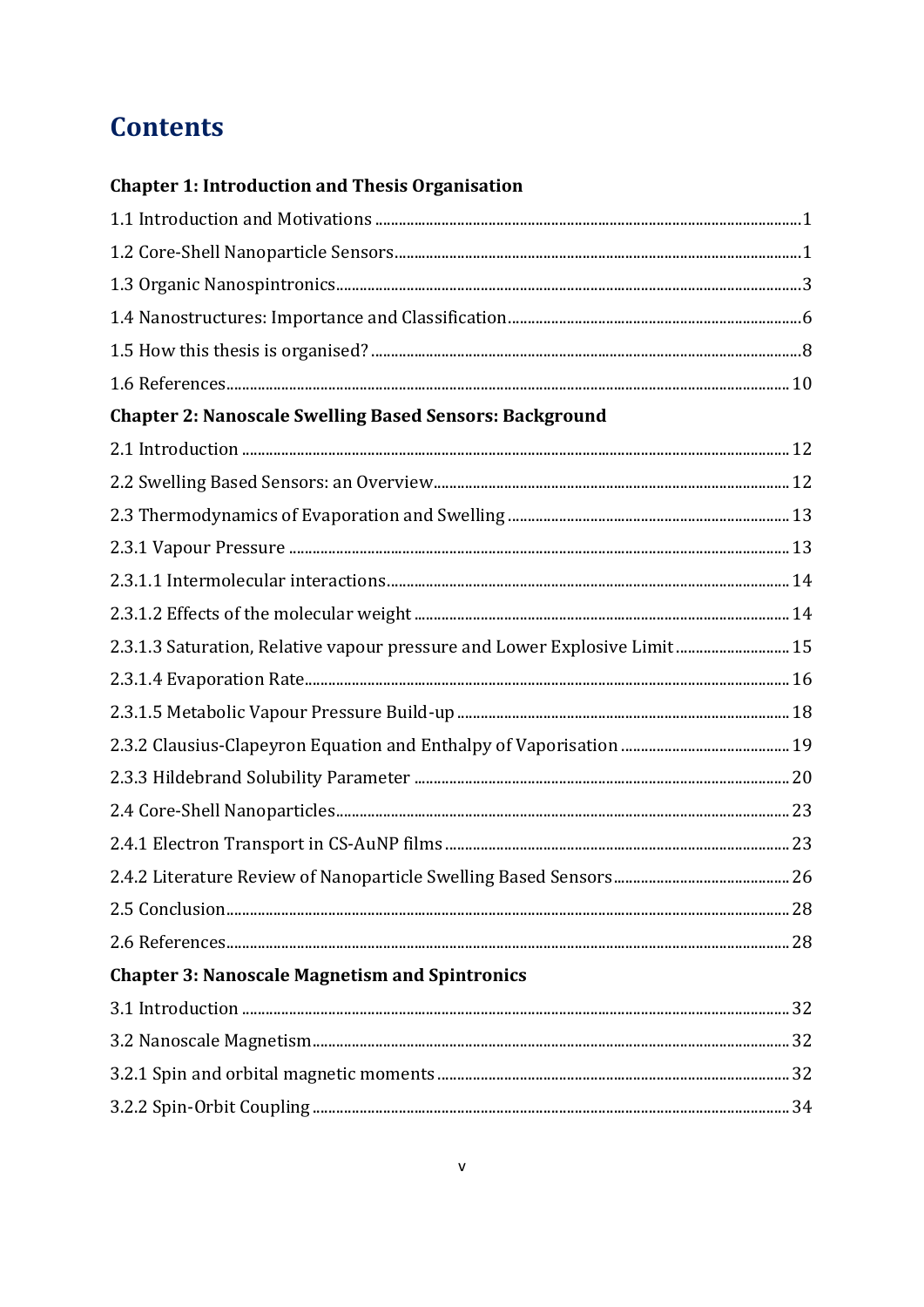| <b>Chapter 4: Organic Spintronics</b> |  |
|---------------------------------------|--|
|                                       |  |
|                                       |  |
|                                       |  |
|                                       |  |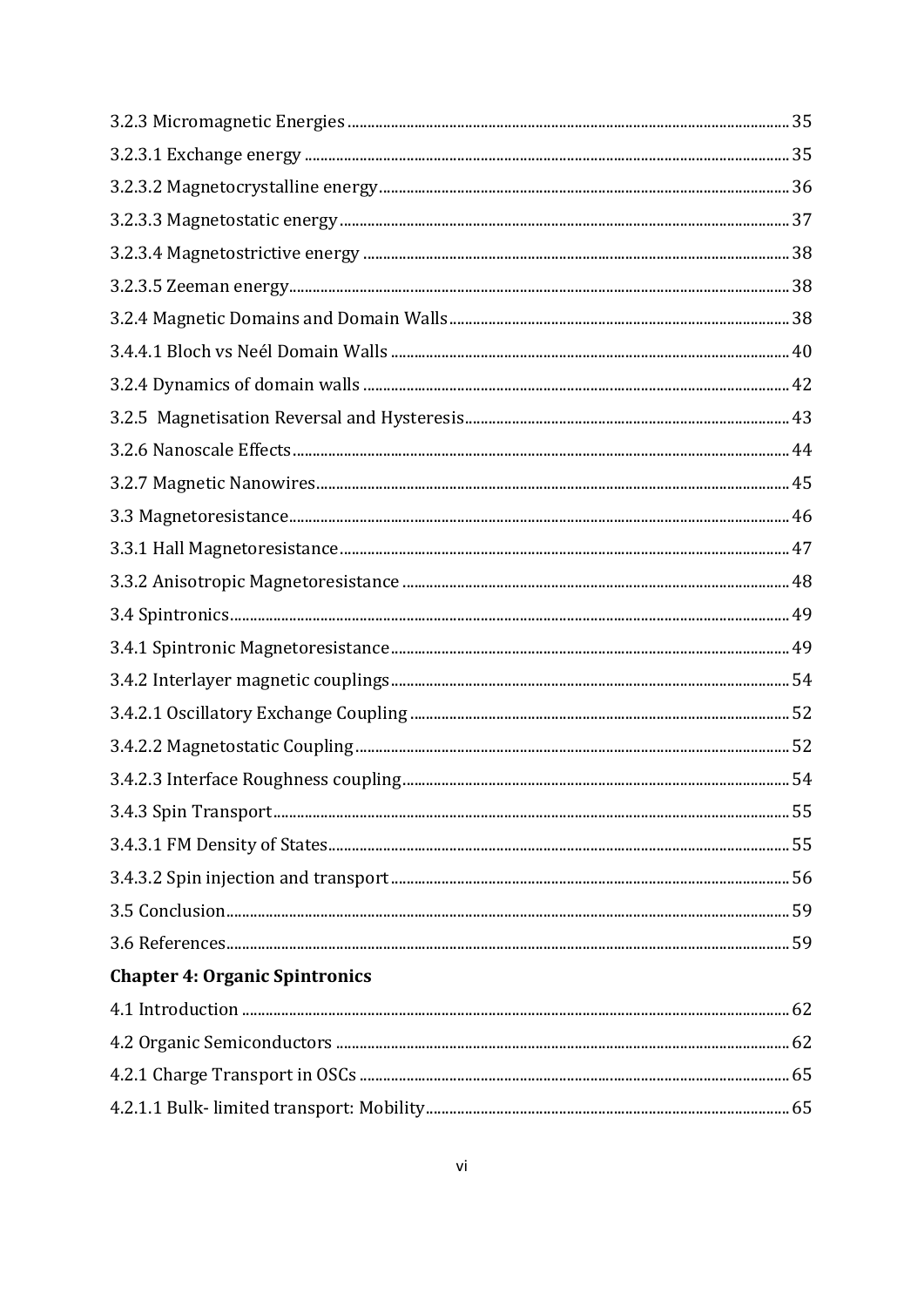| <b>Chapter 5: Experimental Methods</b> |  |
|----------------------------------------|--|
|                                        |  |
|                                        |  |
|                                        |  |
|                                        |  |
|                                        |  |
|                                        |  |
|                                        |  |
|                                        |  |
|                                        |  |
|                                        |  |
|                                        |  |
|                                        |  |
|                                        |  |
|                                        |  |
|                                        |  |
|                                        |  |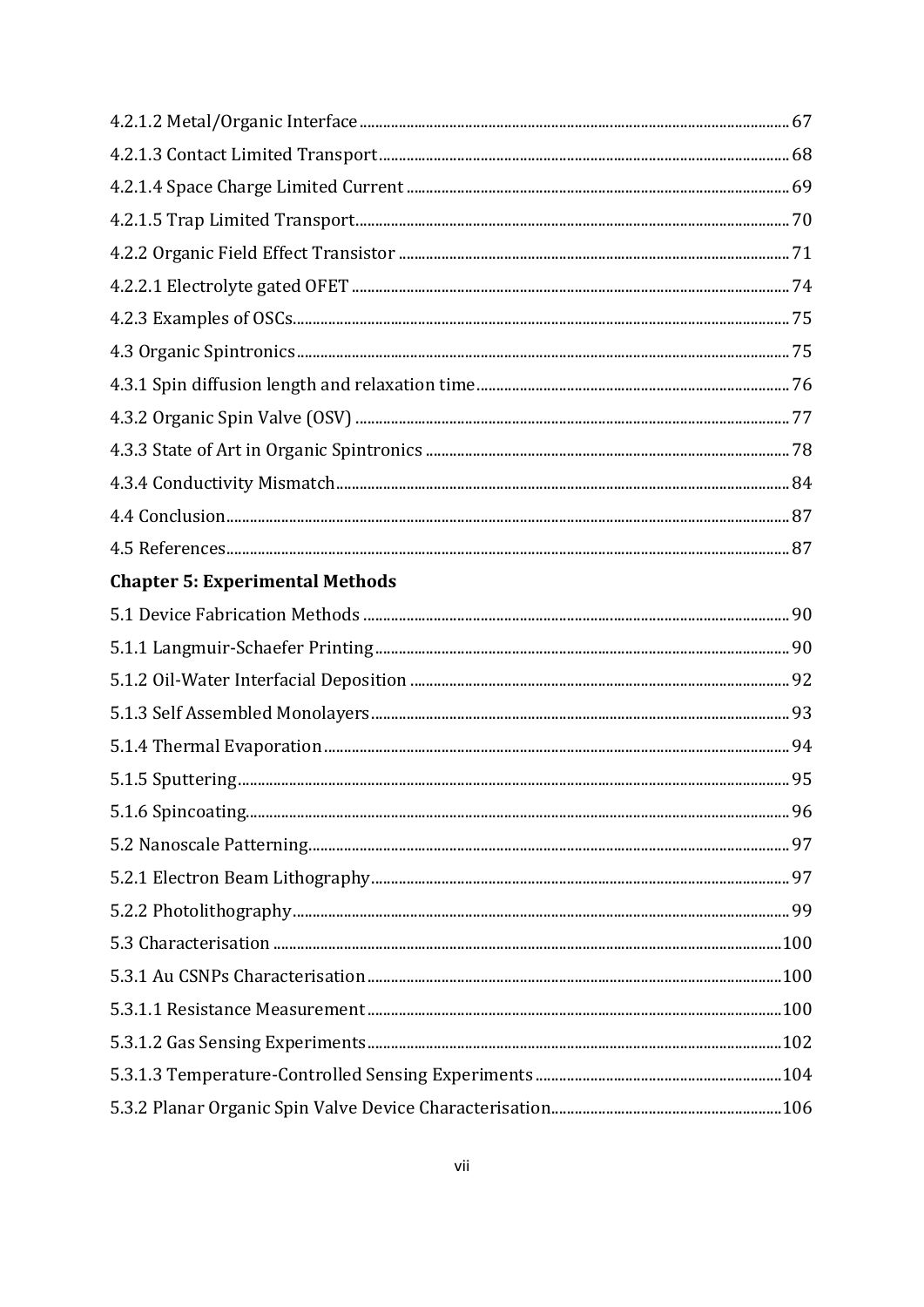| <b>Chapter 6: Highly Sensitive Nanoscale Swelling Based Sensors</b> |  |
|---------------------------------------------------------------------|--|
|                                                                     |  |
|                                                                     |  |
|                                                                     |  |
|                                                                     |  |
|                                                                     |  |
|                                                                     |  |
|                                                                     |  |
|                                                                     |  |
|                                                                     |  |
|                                                                     |  |
|                                                                     |  |
|                                                                     |  |
|                                                                     |  |
|                                                                     |  |
|                                                                     |  |
|                                                                     |  |
|                                                                     |  |
|                                                                     |  |
|                                                                     |  |
| <b>Chapter 7: Organic Spin Valves and Spin Transistors</b>          |  |

|--|--|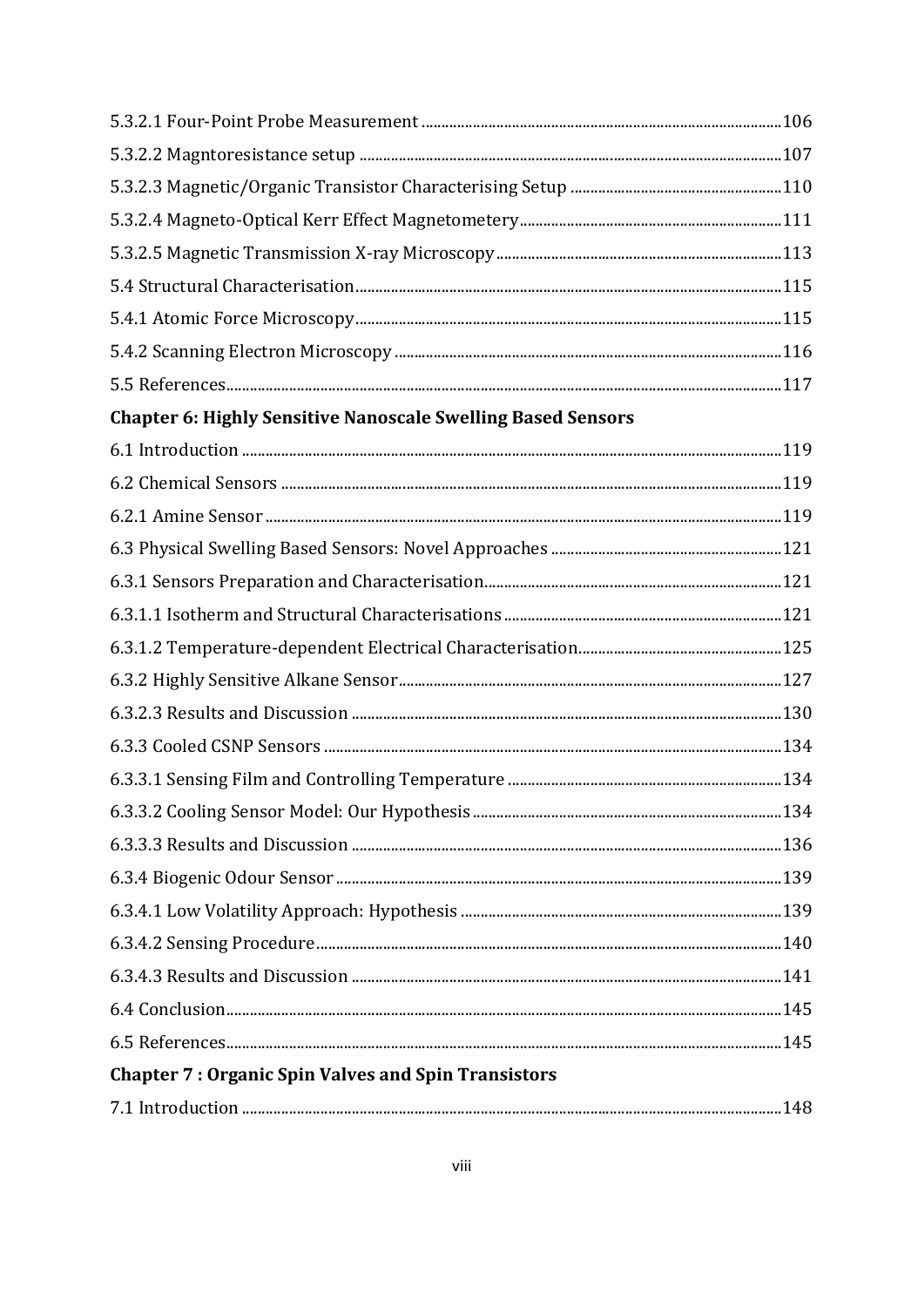| <b>Chapter 8: Conclusion and Outlook</b> |  |
|------------------------------------------|--|
|                                          |  |
|                                          |  |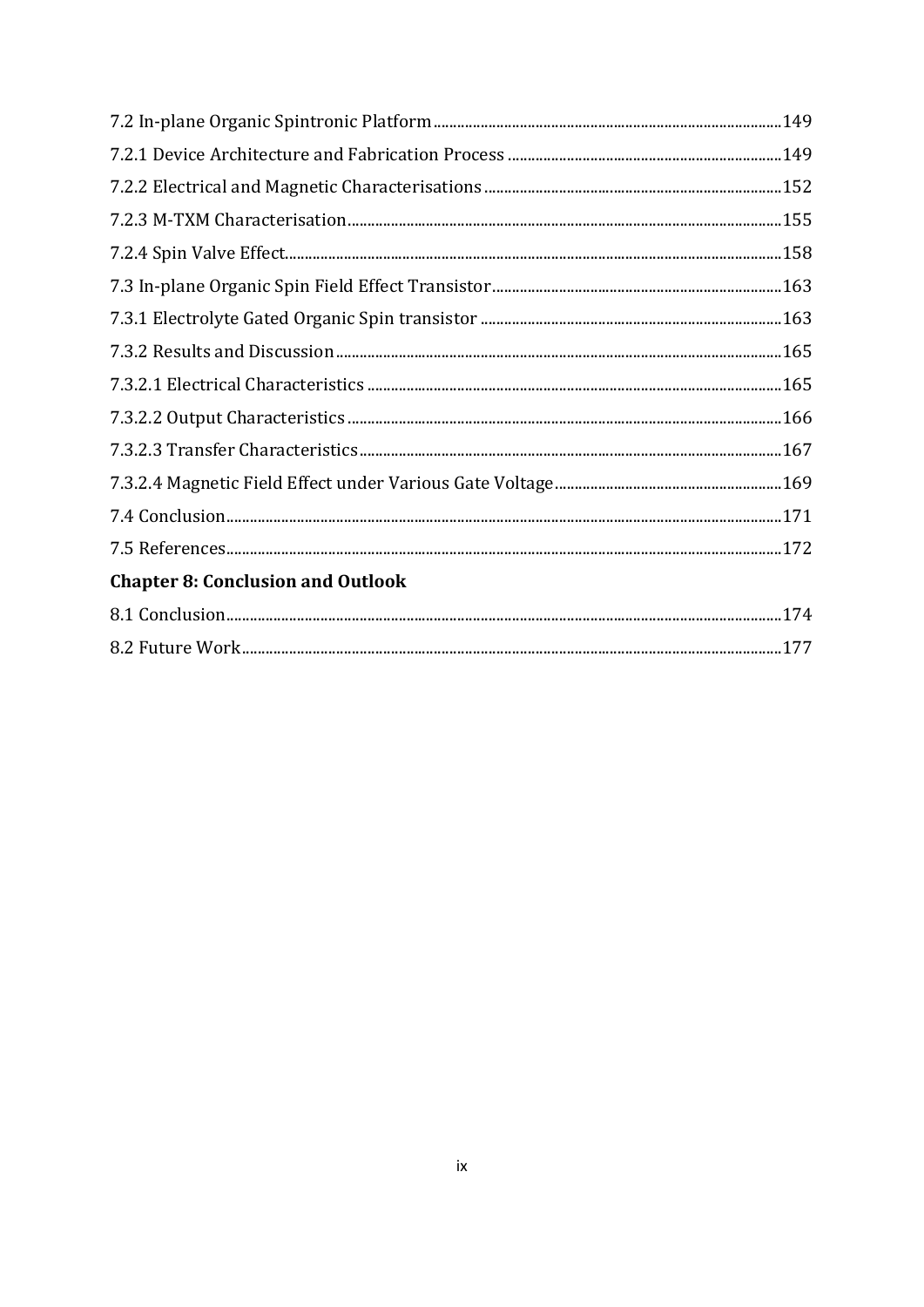## **List of Figures**

| Figure 1.3: Density of states for (a) bulk and nanosystems of (b) a quantum well, (c) a |  |
|-----------------------------------------------------------------------------------------|--|
|                                                                                         |  |

| Figure 2.1: Carbon black filled polymer swelling upon exposure to organic vapour  12 |  |
|--------------------------------------------------------------------------------------|--|
| Figure 2.2: vapour pressure vs. molecular weight (increases with the number carbon   |  |
|                                                                                      |  |
|                                                                                      |  |
| Figure 2.5: Tunnelling conduction process between two nanoparticles cores 24         |  |
| Figure 2.6: Conductivity vs. interparticle separation distance of Au-CSNP films with |  |

| Figure 3.2: Two types of exchange coupling: (a) Ferromagnetic and (b)                 |
|---------------------------------------------------------------------------------------|
|                                                                                       |
| Figure 3.4: Different domain configurations and the associated magnetostatic          |
|                                                                                       |
| Figure 3.6: Damped precession motion of a magnetic moment (m) around the effective    |
| Figure 3.7: The initial magnetisation and demagnetising curves for ferromagnetic with |
| Figure 3.8: The effect of reduced dimensionality on the domain structure of an FM     |
|                                                                                       |
| Figure 3.10: Two types of head to head domain walls in magnetic nanowires  45         |
|                                                                                       |
|                                                                                       |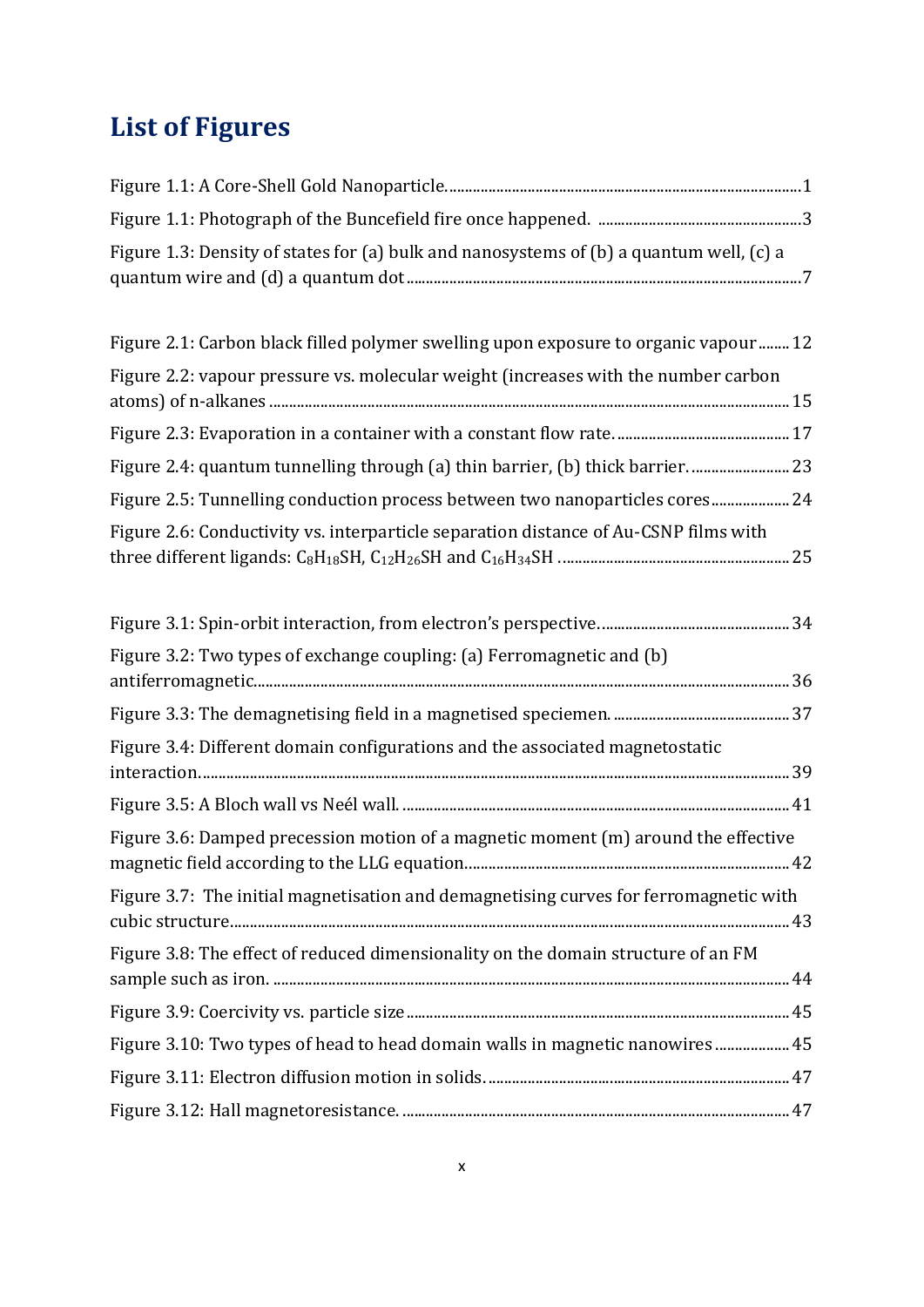| Figure 3.15: Parallel and anti-parallel configurations of a GMR sensor.  51                                                                                                                                |  |
|------------------------------------------------------------------------------------------------------------------------------------------------------------------------------------------------------------|--|
| Figure 3.16: Exchange coupling strength vs. spacer layer thickness for a GMR device  52                                                                                                                    |  |
|                                                                                                                                                                                                            |  |
| Figure 3.18: Switching behaviour of an array of 20 nm thick Ni <sub>80</sub> Fe <sub>20</sub> wires with two                                                                                               |  |
|                                                                                                                                                                                                            |  |
| Figure 3.20: schematic showing the density of states for for up-spin and down-spin                                                                                                                         |  |
| Figure 3.21: The effect of having two different spin density of states in a GMR device.  57                                                                                                                |  |
|                                                                                                                                                                                                            |  |
|                                                                                                                                                                                                            |  |
| Figure 4.2: Organic electronic structure vs. inorganic electronic structure 64                                                                                                                             |  |
| Figure 4.2: Energy schematics for metal/organic interface when considering: (a) hole<br>injection into p-type organic semiconductor, (b) electron injection into n-type organic                            |  |
| Figure 4.4: Three transport mechanisms in OSCs: (a) thermoionic emission 69                                                                                                                                |  |
| Figure 4.5: Two different structures of OFETs: (a) Bottom gated OFET, (b) Top gated                                                                                                                        |  |
| Figure 4.6: schematics showing: (a) Typical output characteristics of a field effect<br>transistor: I <sub>SD</sub> vs V <sub>SD</sub> at different applied gate voltage, (b) transfer characteristics  73 |  |
|                                                                                                                                                                                                            |  |
|                                                                                                                                                                                                            |  |
|                                                                                                                                                                                                            |  |
| Figure 4.10: An intrinsic organic magnetoresistance displayed at room temperature by                                                                                                                       |  |
| Figure 4.11: Gated organic spin valve: (a) device schematic, (b) unsaturated output                                                                                                                        |  |
|                                                                                                                                                                                                            |  |
|                                                                                                                                                                                                            |  |

|--|--|--|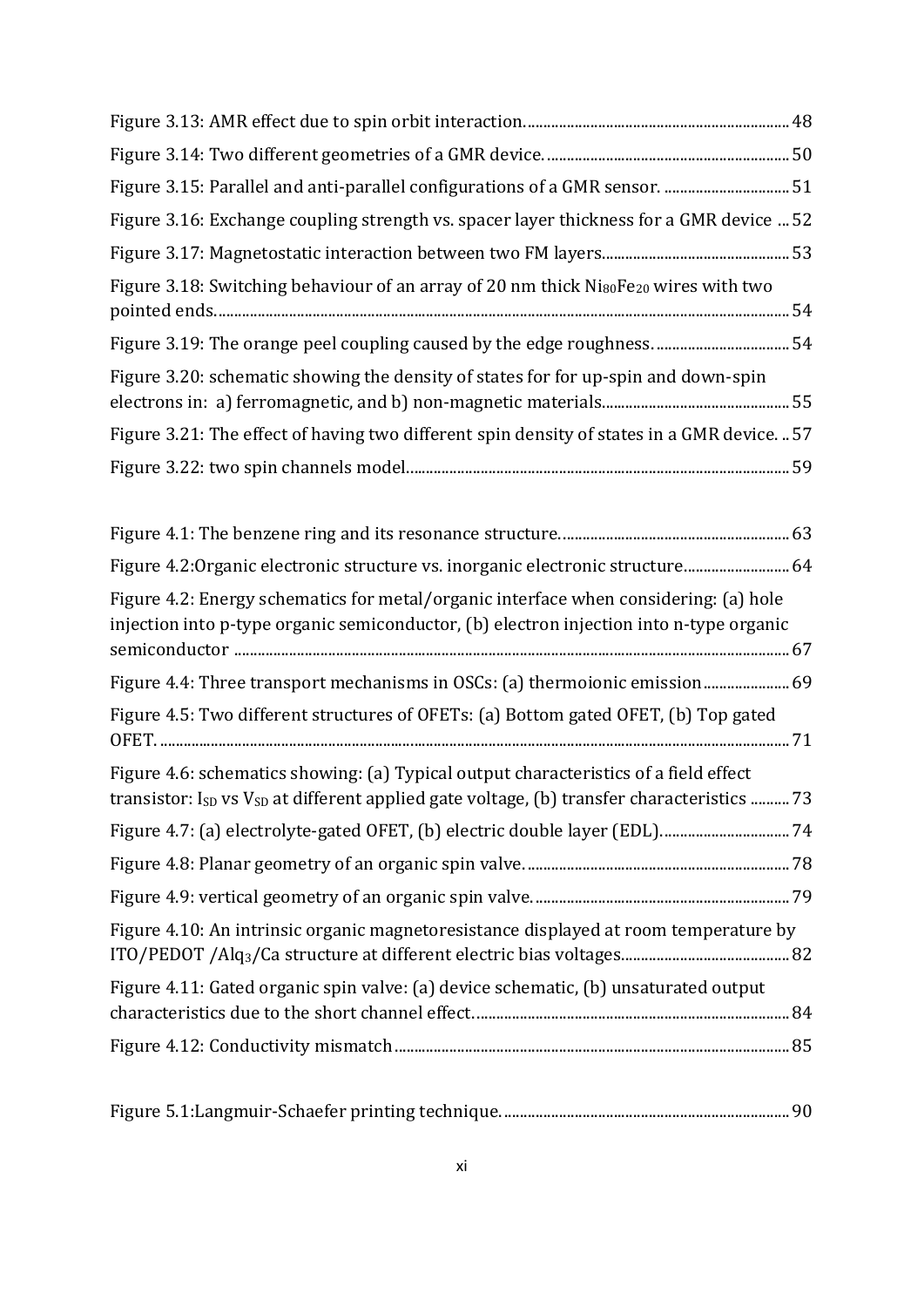| Figure 5.3: (a) oil-water interfacial deposition of Au-NPs. (b) the Au-NPs films 93                                                                                                                   |  |
|-------------------------------------------------------------------------------------------------------------------------------------------------------------------------------------------------------|--|
| Figure 5.4: Monolayers resulted from (a) thiols bind to gold and (b) silane bind to OH                                                                                                                |  |
| Figure 5.5: a schematic showing the main components of a thermal evaporator  95                                                                                                                       |  |
|                                                                                                                                                                                                       |  |
|                                                                                                                                                                                                       |  |
| Figure 5.8: A photograph for the Raith 150 electron beam lithography machine 98                                                                                                                       |  |
| Figure 5.9: Defining a metallic nanostructure on a substrate by means of electron beam                                                                                                                |  |
| Figure 5.10: Photolithography patterning for micron and submicron structures100                                                                                                                       |  |
|                                                                                                                                                                                                       |  |
| Figure 5.12: Oscilloscope screenshots, showing V <sub>in</sub> (1 V/div, top and orange coloured),<br>and V <sub>out</sub> (50 mV/div, bottom and blue coloured) of dodecanethiol Au CSNP films. Time |  |
|                                                                                                                                                                                                       |  |
| Figure 5.14: Schematic showing the temperature controlled sensing and gas delivery                                                                                                                    |  |
| Figure 5.15: Thermoelectric elements of n- and p-type based on the Peltier effect, the                                                                                                                |  |
|                                                                                                                                                                                                       |  |
|                                                                                                                                                                                                       |  |
| Figure 5.18: The graphical user interface (a) and the Block diagram (b) of the MR                                                                                                                     |  |
| Figure 5.19: a schematic showing the contacting method of water gated organic field                                                                                                                   |  |
| Figure 5.20: magnetoresistance measurement setup of the of gated spin valve                                                                                                                           |  |
| Figure 5.21: Schematic showing the basic MOKE magnetometer and its working modes:<br>transverse (T-mode), longitudinal (L-Mode) and polar mode (P-mode)112                                            |  |
| Figure 5.22: An advanced MOKE setup for ferromagnetic nanostructures 113                                                                                                                              |  |
|                                                                                                                                                                                                       |  |
|                                                                                                                                                                                                       |  |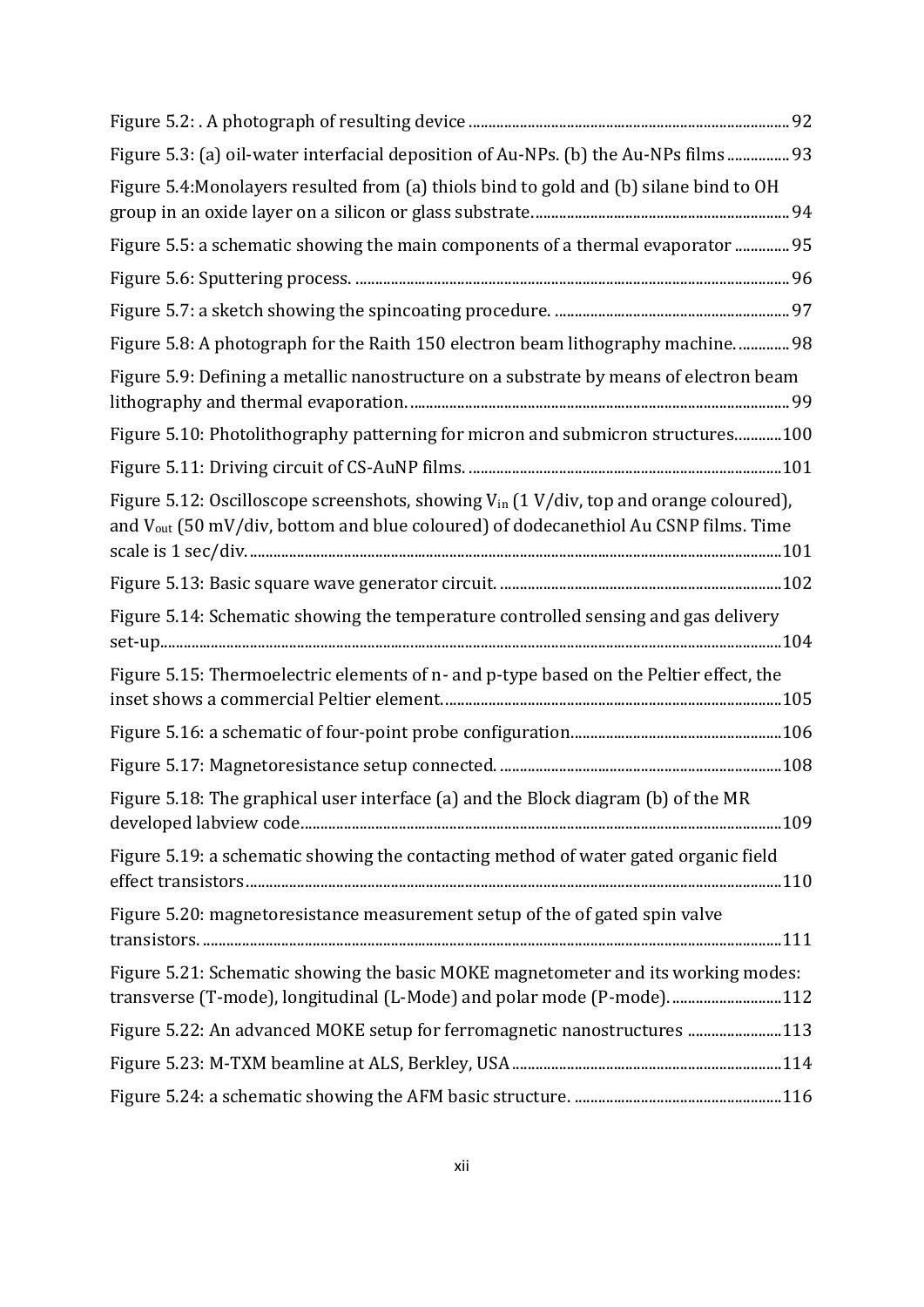| Figure 6.2: Langmuir isotherm of core/shell nanoparticles: (a) Dodecanthiol AuNPs<br>isotherm, (b) Hexanethiol AuNPs isotherm, (c) Undecanolthiol AuNPs123                                             |
|--------------------------------------------------------------------------------------------------------------------------------------------------------------------------------------------------------|
| Figure 6.3: (a) Tapping mode AFM height image rendered in 3d of dodecanethiol Au-                                                                                                                      |
| Figure 6.4: SEM images of hexanethiol Au-CSNP film composed of 4 monolayers                                                                                                                            |
| Figure 6.5: the change in the electrical resistance of dodecanethiol CS-AuNP films upon<br>varying the temperature between 22 and 50 $\degree$ C. (c) the resistance percentage change vs.             |
| Figure 6.6: (a) Oscilloscope screenshots, showing V <sub>in</sub> (orange, 1V/div), and V <sub>out</sub> (blue,<br>50mV/div) of Au CSNP films prior to exposure, during exposure to 1500 ppm of decane |
| Figure 6.7: Response of Au CSNP films to hydrocarbon odours of different Hildebrand                                                                                                                    |
| Figure 6.8: 'Headspace' exposures to decane and hexane. The recovery starting point in                                                                                                                 |
| Figure 6.9: (a) Resistance change under exposure/recovery cycles, beginning with 15                                                                                                                    |
| Figure 6.10: Resistance change ( $\Delta R/R$ ) vs time of under odour exposure / recovery                                                                                                             |
| Figure 6.11: Arrhenius plot of temperature- dependant sensitivity for exposure to<br>decane (blue circles), toluene (red squares), and pentane (green triangles)138                                    |
| Figure 6.12: Resistance of Au-undecanolthiol CSNP film under repeated                                                                                                                                  |
| Figure 6.13: Resistance of Au-undecanolthiol CSNP films under exposure/recovery cycle<br>to 1% psat (112 ppb) 1-decanol (a) and 10% psat (1.1 ppm) 1-decanol (b) 143                                   |
| Figure 6.14: Arrhenius-like plot of sensor response at different temperatures for 1%                                                                                                                   |
|                                                                                                                                                                                                        |

| Figure 7.1: (a) planar strucutre of $Ni_{80}Fe_{20}$ nanowires forming a platform for organic |  |
|-----------------------------------------------------------------------------------------------|--|
|                                                                                               |  |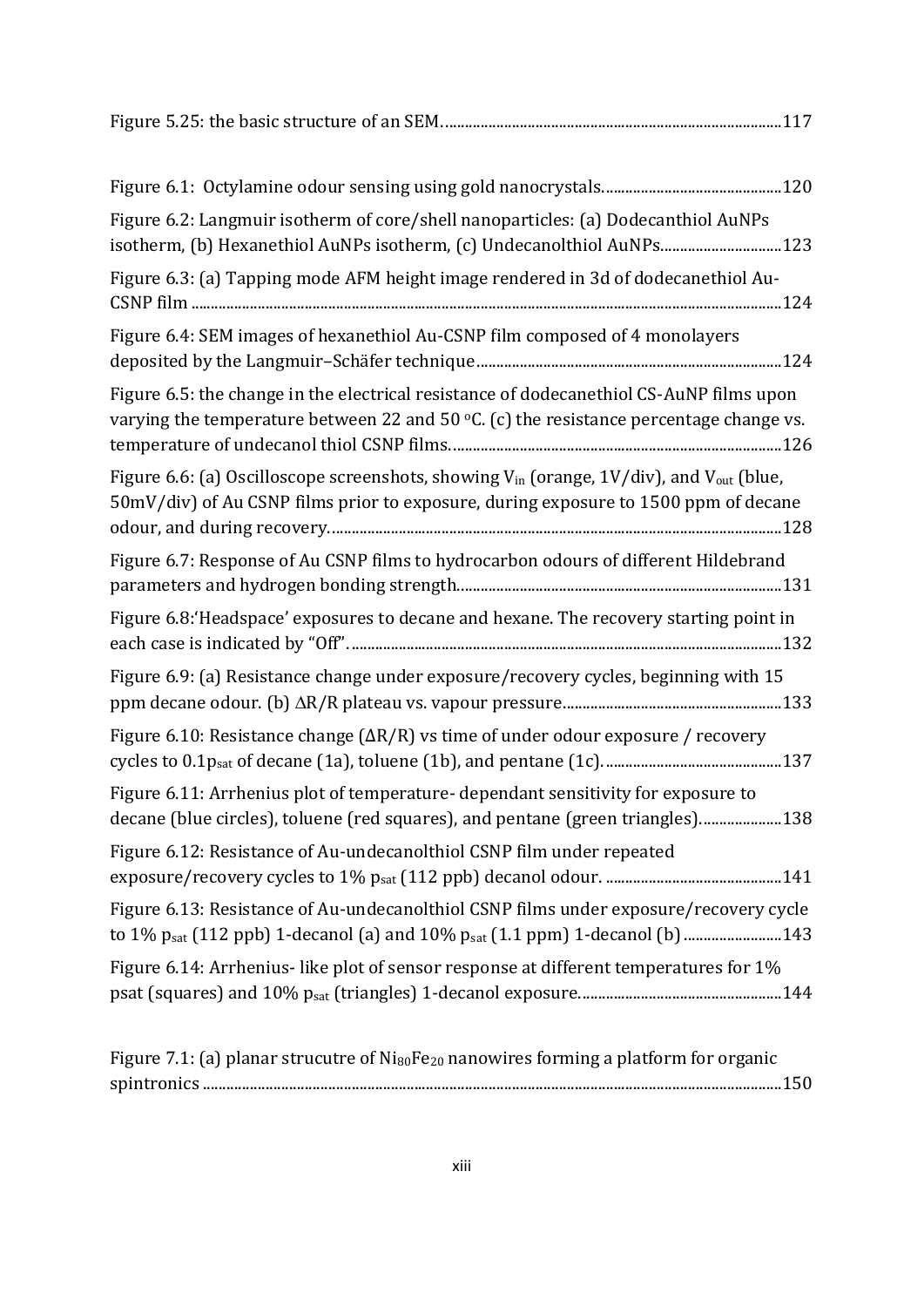| Figure 7.2: (a) An SEM image of nano-channel $\sim$ 120 nm wide), scale bar is 100 nm, (b)<br>The probability distributions of the edge roughness amplitude of the channel151                                              |
|----------------------------------------------------------------------------------------------------------------------------------------------------------------------------------------------------------------------------|
| Figure 7.3: Wide and narrow $Ni_{80}Fe_{20}$ nanowires ( $\sim$ 120 µm in length) were contacted                                                                                                                           |
| Figure 7.4: I-V characteristics of narrow and wide Ni <sub>80</sub> Fe <sub>20</sub> nanowires152                                                                                                                          |
| Figure 7.5: MOKE Magnetisation hysteresis loops for: The single Ni <sub>80</sub> Fe <sub>20</sub> wires154                                                                                                                 |
| Figure 7.6: M-TXM images of (a) positive and (b) negative magnetic field sweeps for the                                                                                                                                    |
| Figure 7.7: (a) An SEM image of the multi-nanowires planar spin valve structure (scale                                                                                                                                     |
|                                                                                                                                                                                                                            |
| Figure 7.9: (a) Magnetoresistance loop of Ni <sub>80</sub> Fe <sub>20</sub> /PTCDI-C13 planar nanostructure. (b)                                                                                                           |
| Figure 7.10: A hysteresis loop obtained by sweeping the field below $\pm 15$ mT (the                                                                                                                                       |
| Figure 7.11: a Schematic of our water-gated in-plane organic planar spin transistor164                                                                                                                                     |
| Figure 7.12: Chemical structure of two h-polaron transporter organic semiconductors:                                                                                                                                       |
| Figure 7.13: I-V curves of the planar organic spin valve with P3HT as organic active<br>material: (a) 130 nm for channel length and 20 μm for channel wide (b) 120 nm channel                                              |
| Figure 7.14: Ni <sub>80</sub> F <sub>20</sub> /P3HT interface with the important energy levels that determine the                                                                                                          |
| Figure 7.15: The output characteristics of water-gated in-plane spin transistor with two                                                                                                                                   |
| Figure 7.16: Saturated transfer characteristics at source-drain voltage of -1V for two<br>water gated spin transistors: (a) P3HT with a channel of about 130 nm in legnth and 20                                           |
| Figure 7.17: The effect of magnetic field (100 mT) on the output characteristics of water<br>gated Ni <sub>80</sub> Fe <sub>20</sub> /P3HT/Ni <sub>80</sub> Fe <sub>20</sub> spin transistor at different gate voltages170 |